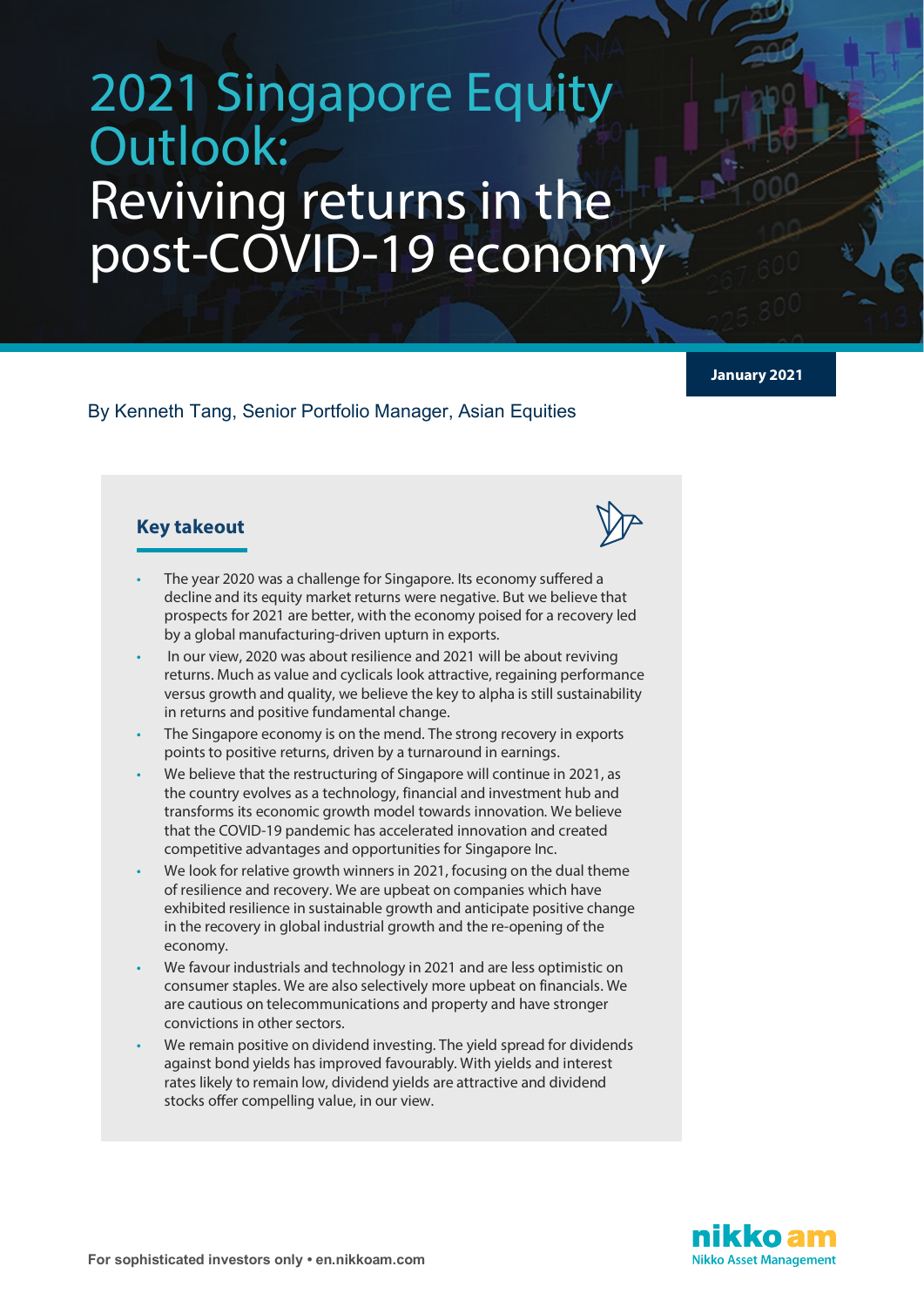## A review of 2020 and the road ahead in 2021

Singapore equity returns were among the weakest in Asia in 2020, returning -8.05%, as measured by Straits Times Index on a total return basis (STI Total Return) as of the end of December 2020. The negative economic impact arising from the pandemic—given the country's open economy coupled with the high market representation in value and disrupted sectors such as banking, property, consumer discretionary and industrials—led to its underperformance within Asia.

Following the negative performance of 2020, we believe 2021 could see better returns and a recovery. The sharp rally of 16% (STI Total Return) in November 2020, following Joe Biden's US presidential election win and positive news regarding COVID-19 vaccine developments, helped boost the market. We believe equity returns will remain supported by the re-opening of the Singapore economy and expect an improved market performance in 2021. With the backdrop of fewer global trade conflicts, accelerating exports, accommodative policy, higher return on equity and low foreign ownership, we expect the outlook for 2021 earnings to improve and that should support better market returns.

Recently, a commonly accepted approach appears to have formed: buy the laggards of 2020 and rotate into value and cyclicals, as vaccine news accelerates the rebound. While we do not disagree with such an approach, we would caution against a blanket shift in style. Instead, we continue to advocate a bottom-up strategy, focusing on picking companies with sustainable returns and positive change. These companies—those with strong competitive advantages in a new post-COVID-19 world that can sustain above market returns and have positive cyclical and restructuring catalysts in driving fundamental change—will offer the most potential for alpha in 2021, in our view. Much as performance in 2020 was about picking defensive growth, quality and resilience, we believe that 2021 will be about finding the best growth opportunities in reviving returns and embracing growth through innovation in a post-pandemic environment.

## Economic rebound on track, supported by exports and fiscal policy

We believe that the recovery in the Singapore economy in 2021 will be driven by a combination of economic stimulus measures, regional improvement in trade and exports, and the normalisation of consumption and investment conditions arising from the prospects of vaccine delivery and easing of social restrictions.

The manufacturing sector has been the bright spot, with the recent third quarter (3Q) 2020 GDP surprising on the upside with a 5.8% year-on-year (YoY) decline, compared to advanced estimates of -7.0% YoY. The subsectors leading the recovery were bio-medical and electronics production, both which helped to offset weakness in the COVID-19-impacted service and construction segments.

We expect the export-led manufacturing recovery to be sustainable into the first half (1H) of 2021 and that this will help broaden the economic recovery in 2021. The current revival in China's industrial and manufacturing production bodes positively for regional Asian exports, including those of Singapore. We believe Singapore exports are well placed due to the country's open economy, which will benefit from the external lift in global demand and supply chain diversification.

Growth in 2021 will also be supported by government fiscal support, which was a critical driver in buffering the declines in the domestic economy in 2020. Looking forward to 2021, fiscal support is likely to be extended on a targeted basis to sectors such as aviation, tourism and healthcare to ensure a transition back to economic normalisation.

## Exports to provide a tailwind for earnings and market returns

With strong export momentum in Singapore, there should be tailwinds for market returns and corporate earnings growth, based on historical trends. The previous pick-up in exports in Singapore in 2016 came amid a global industrial production recovery, which provided a strong catalyst for the equity market in 2016 and 2017 (see Chart 1). With a similar backdrop of strong export performance in 2020, the recovery in trade in 2020 and 2021 could provide strong tailwinds for equities in 2021.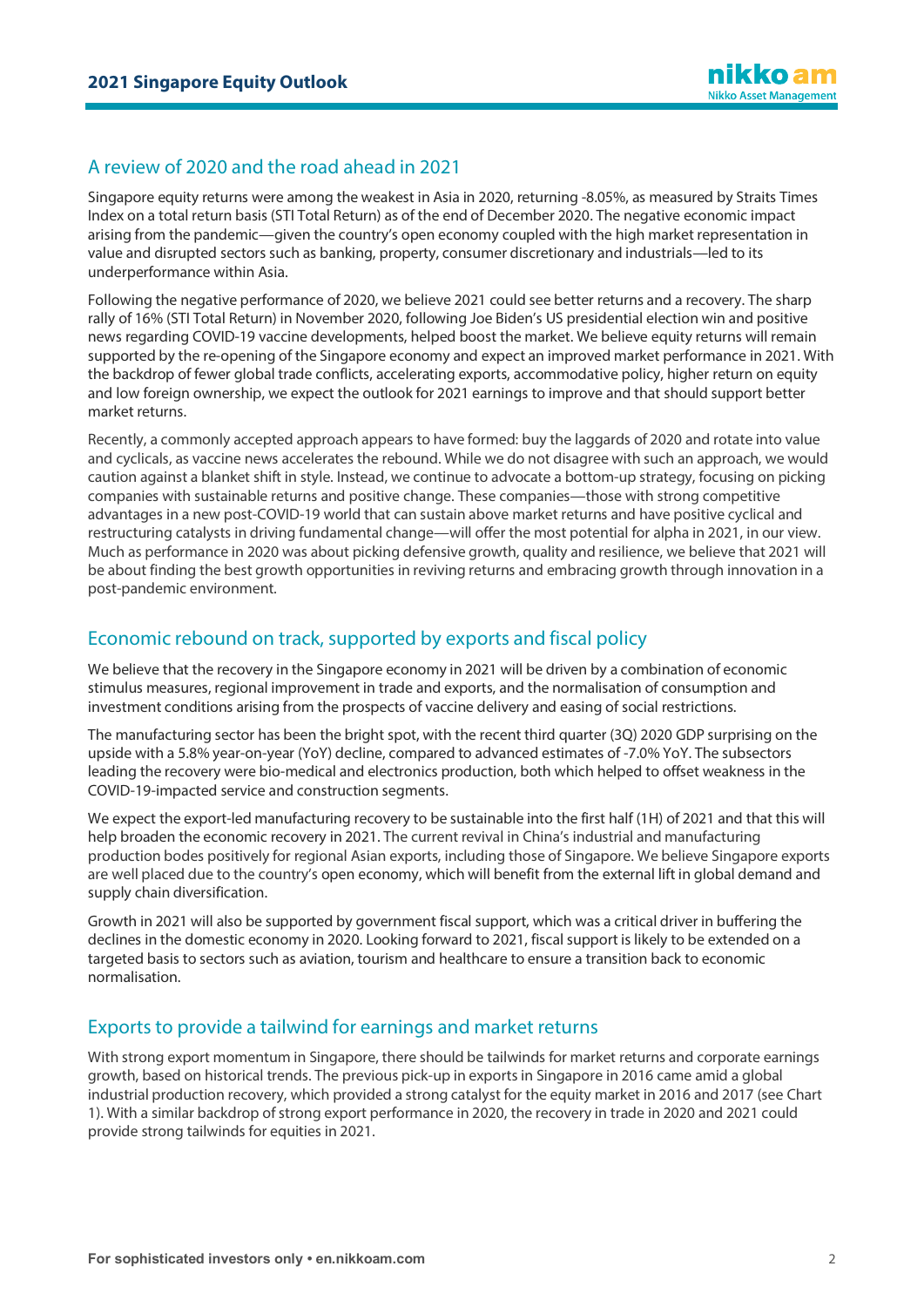

#### **Chart 1: STI performance relative to a change in exports**

Source: Citi Research, Datastream

Corporate earnings in Singapore have fallen steeply, declining nearly 40% in 2020, accompanied by sharp negative revisions since the beginning of the year. These declines would have been sharper if not for the government support scheme. Earnings revisions, however, have started to bottom in 2Q2020, subsequently turning positive in November. We believe that the positive revision cycle in earnings, if sustained, will continue to drive equity market returns in 2021.



#### **Chart 2: Singapore's earnings revision count (ERC)**

Source: Citi Research, Datastream

## COVID-19 a catalyst for restructuring and recalibration

We believe that the restructuring of Singapore will continue as innovation transforms its economic growth model, strengthening its status as a technology, financial and trading hub. The pandemic has been a catalyst for change and an accelerator of innovation and transformation. Strong proactive government fiscal support for businesses to defray costs and the government's tight control in managing COVID-19 cases have also helped position Singapore well in the crisis. We believe the transformation of its economy will continue in 2021, and that the country is well positioned to emerge stronger and more resilient from the pandemic.

We believe Singapore corporates are also restructuring their costs and recalibrating their business models towards new growth opportunities, which should allow them to emerge stronger from the pandemic. We look for relative

nikko am **Nikko Asset Management**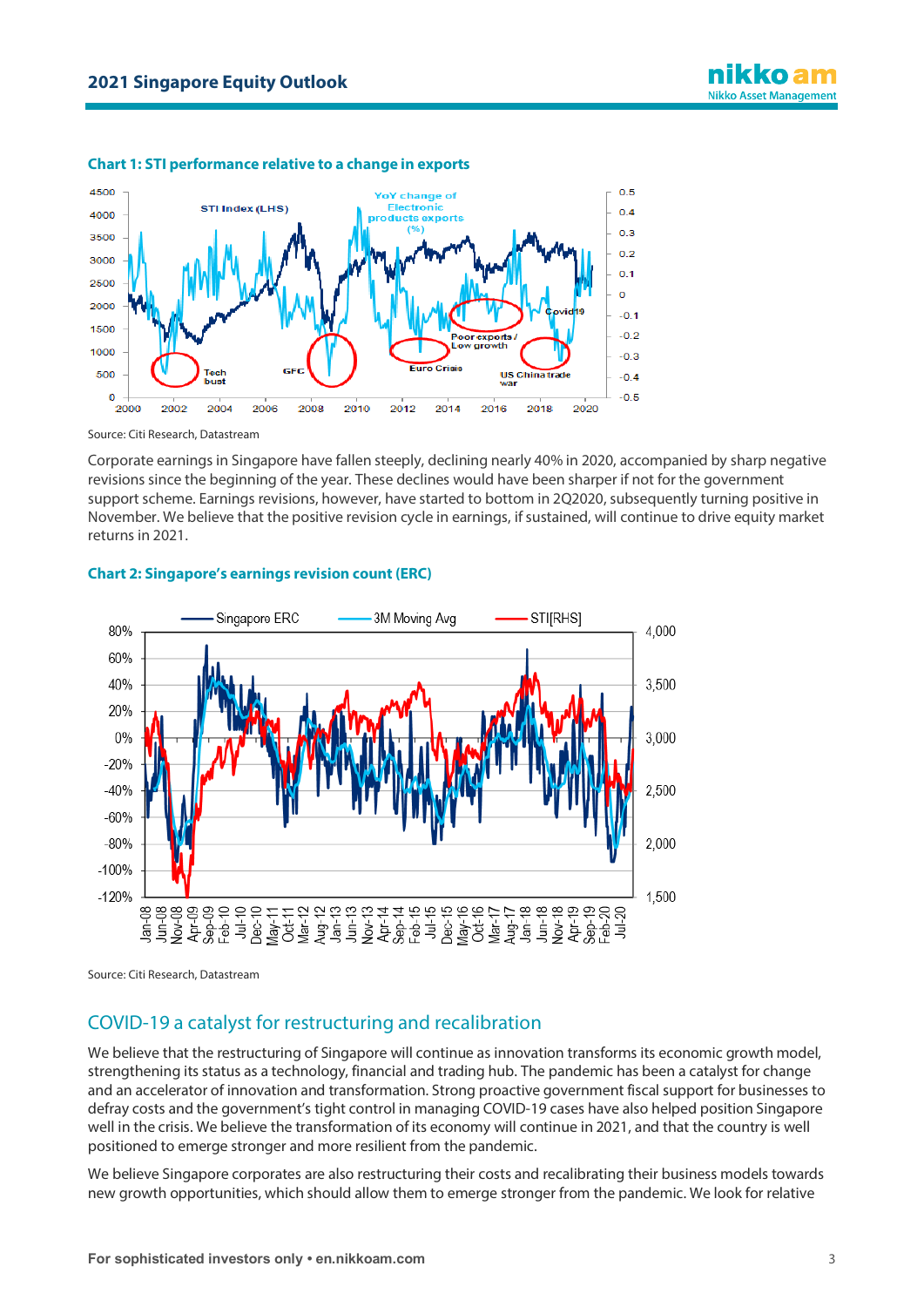ikko a **Nikko Asset Management** 

growth winners, focusing on the dual theme of resilience and recovery. We are upbeat on companies which have demonstrated resilience in sustaining growth during the crisis and for which we anticipate growth in the current revival of global industrial production and the re-opening of the Singapore economy.

## Leading candidates in the recovery in supply chain

Singapore, as a small city state, has thrived on its success as a financial and trading hub, capturing investment flows on continued globalisation. Trade wars and deglobalisation are recent challenges that it has faced. We see evidence that Singapore has been swift in adapting to these challenges; for example, it has reconfigured its supply chains and embraced new opportunities resulting from the crisis.

We identify key economic sectors which are primed to emerge stronger as we move into a post-pandemic economy. Cross border flows are key areas of strength in Singapore's service and economic eco-system, and we see financial, manufacturing, logistics, consumer healthcare and food technology supply chains as growth opportunities when investing for transformation and positive change. The diversification of supply chains within Asia will also likely reinforce Singapore's recovery in 2021.

We highlight a few Singapore companies which have been recalibrating amid the pandemic. Companies such as inflight caterer and gateway services provider SATS<sup>1</sup>; technology services, products and solutions provider Venture Corporation<sup>1</sup>; and Singapore conglomerate Keppel Corporation<sup>1</sup> are examples of corporate names that are embracing new opportunities, even as they recalibrate their growth priorities in the new post-COVID-19 environment.

SATS is fast reconfiguring its business towards growth opportunities in non-aviation food, particularly in food services, fast casual food and retail. While waiting for the aviation industry to recover, it is also expected to take advantage of opportunities in the supply chain, particularly in its airfreight capability to facilitate the handling of ecommerce and pharmaceutical products.

Keppel Corp is fast pivoting towards renewables and evolving as a sustainable developer of infrastructure and property assets. In recent months, the company has conducted a transformation plan and strategic review to consider new growth footprints in the offshore and marine, logistics and infrastructure arena.

Meanwhile, Venture Corp continues to evolve towards an advanced manufacturing and medical technology company with a growing footprint in healthcare and life science. We believe the pandemic has also positioned the company to develop its medical diagnostic capability in new revenue areas, such as test kits, point of care diagnostic tools and vaccine research equipment.

### Singapore market outlook and strategy

We expect Singapore's GDP to recover in 2021, with growth nearing 6% for the year, driven by a rebound in global industrial production and a revival of domestic activity, as the economy reopens and the impact of the COVID-19 pandemic starts to ease. Thanks to the positive COVID-19 vaccine news, we have seen a sharp rebound in consensus earnings since November, with steep downward revisions made early in 2020 being reversed. We expect corporates to continue making positive earnings revisions into 2021 on the back of greater optimism around COVID-19 vaccines and an export-driven recovery in GDP.

Following the sharp equity rally in November 2020, Singapore stocks no longer trade at crisis valuations, but they have not fully discounted the recovery in 2021, in our opinion. We consider the market to be reasonably attractive on a 2021 price-to-earnings multiple of 14 times, versus its historical average of 13 times, with the potential for earnings upgrades in 2021. On a price-to-book multiple, market valuations are also undemanding at 1.1 times, which is close to the lows during the 2008 Global Financial Crisis (GFC) of 1.0 times and 1998 Asian Financial Crisis of 0.8 times. Finally, from a dividend yield perspective, the Singapore market is also moderately attractive with a prospective dividend yield in excess of 4%.

*1Reference to any particular securities or sectors is purely for illustrative purposes only and does not constitute a recommendation to buy, sell or hold any securities or to be relied upon as financial advice in any way.*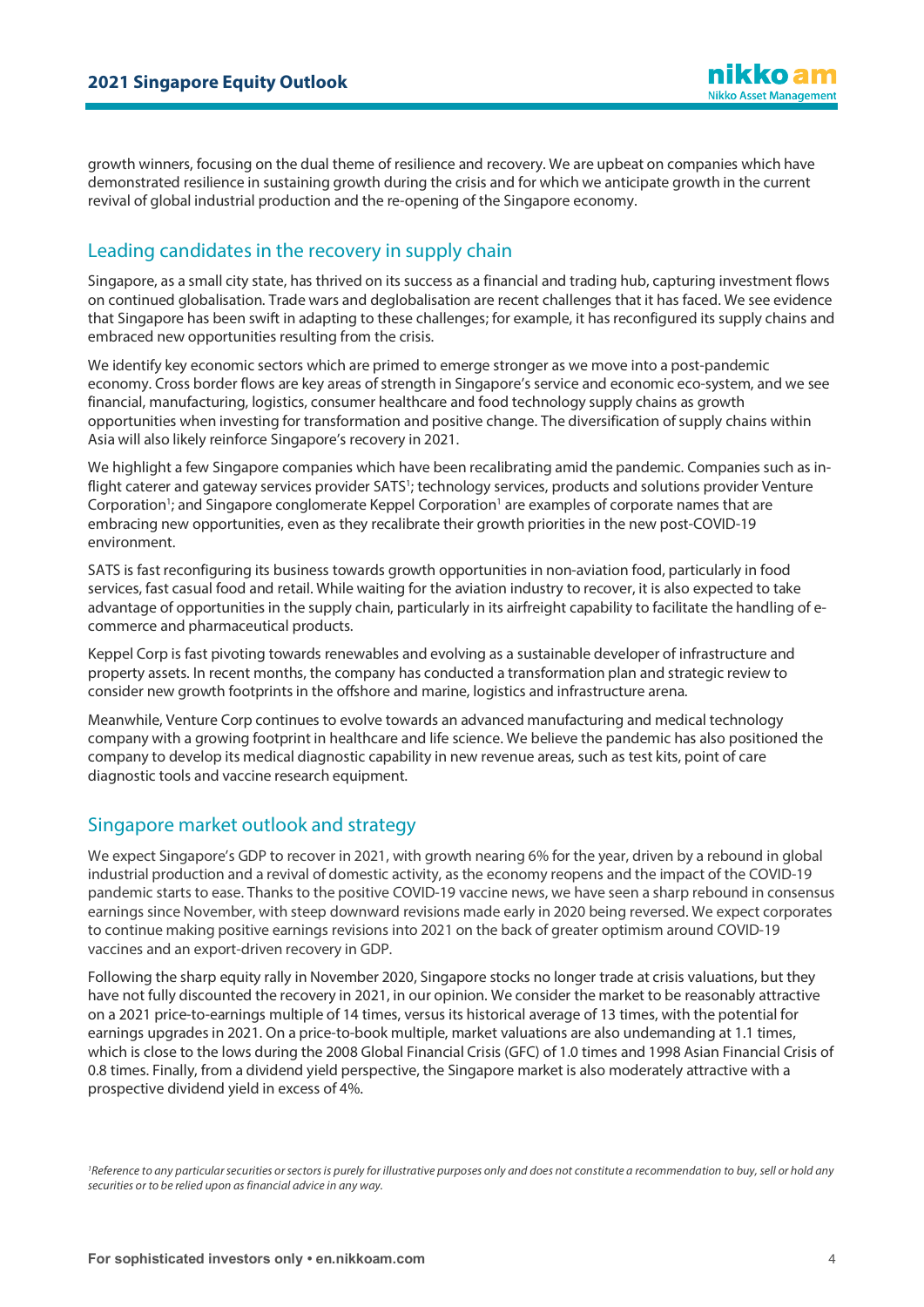In terms of equity convictions, we believe returns in 2021 will be anchored by companies and sectors that can maintain resilience in growth and are well placed for a recovery in returns as the economy recovers. We remain positive on companies that rank strongly on sustainable returns, actively pursue innovation and are key beneficiaries of the Singapore restructuring story. We also like well-placed companies that benefit from cyclical tailwinds and a recovery in exports from the resumption of trade.

We favour industrials and technology most in 2021. In general, we favour stocks that are well positioned to ride the global industrial cyclical tailwinds and those that benefit from a recovery by exports within the technology supply chain. We see the potential for positive earnings surprises for both sectors as the Singapore economy recovers. We also believe they offer strong growth propositions to restore and exceed pre-pandemic 2019 earnings. We moderate our optimistic view on consumer staples, which now look less attractive. We are also selectively more upbeat on financials in 2021, as we believe the worst of the credit provision cycle is behind us. We have a cautious view of telecommunications due to the sector's less attractive growth outlook. We also remain cautious on property, given the potential declines in property prices as well as rentals, as companies grapple with higher vacancies and defaults which arise from the failures of small- and medium-sized companies and unemployment.

## Positive on dividend investing in 2021

For dividend strategies, 2020 was a good year. In particular, the strategy that focuses on resilient business franchises, which maintained dividend growth amid a backdrop of falling earnings and dividend cuts, performed well. Overall equity market returns in 2020 were negative, but dividend stocks with resilient growth prospects and defensible earnings/dividends both outperformed and delivered absolute returns.

We believe the environment in 2021 will remain supportive for dividend investing. The continued decline in interest rates and the low interest rate environment in Singapore have presented a dividend yield versus interest yield spread of more than 3%, which looks attractive against a post-GFC historical backdrop. We remain positive on high dividend- yielding stocks with good prospects to maintain and sustain their distribution per unit growth amid the low interest rate environment. We expect yield compression to drive returns for good-quality dividend moats. Sectors we are most positive on include industrial/logistics REITs, infrastructure trusts as well as selective retail REITs, which appear well positioned for the economic recovery.

**Important information**: This document is prepared by Nikko Asset Management Co., Ltd. and/or its affiliates (Nikko AM) and is for distribution only under such circumstances as may be permitted by applicable laws. This document does not constitute personal investment advice or a personal recommendation and it does not consider in any way the objectives, financial situation or needs of any recipients. All recipients are recommended to consult with their independent tax, financial and legal advisers prior to any investment.

This document is for information purposes only and is not intended to be an offer, or a solicitation of an offer, to buy or sell any investments or participate in any trading strategy. Moreover, the information in this document will not affect Nikko AM's investment strategy in any way. The information and opinions in this document have been derived from or reached from sources believed in good faith to be reliable but have not been independently verified. Nikko AM makes no guarantee, representation or warranty, express or implied, and accepts no responsibility or liability for the accuracy or completeness of this document. No reliance should be placed on any assumptions, forecasts, projections, estimates or prospects contained within this document. This document should not be regarded by recipients as a substitute for the exercise of their own judgment. Opinions stated in this document may change without notice.

In any investment, past performance is neither an indication nor guarantee of future performance and a loss of capital may occur. Estimates of future performance are based on assumptions that may not be realised. Investors should be able to withstand the loss of any principal investment. The mention of individual securities, sectors, regions or countries within this document does not imply a recommendation to buy or sell.

Nikko AM accepts no liability whatsoever for any loss or damage of any kind arising out of the use of all or any part of this document, provided that nothing herein excludes or restricts any liability of Nikko AM under applicable regulatory rules or requirements.

All information contained in this document is solely for the attention and use of the intended recipients. Any use beyond that intended by Nikko AM is strictly prohibited.

**Japan:** The information contained in this document pertaining specifically to the investment products is not directed at persons in Japan nor is it intended for distribution to persons in Japan. Registration Number: Director of the Kanto Local Finance Bureau (Financial Instruments firms) No. 368 Member Associations: The Investment Trusts Association, Japan/Japan Investment Advisers Association.

**United Kingdom and rest of Europe:** This document is communicated by Nikko Asset Management Europe Ltd, which is authorised and regulated in the United Kingdom by the Financial Conduct Authority (the FCA) (FRN 122084). This document constitutes a financial promotion for the purposes of the Financial Services and Markets Act 2000 (as amended) (FSMA) and the rules of the FCA in the United Kingdom, and is directed at professional clients as defined in the FCA Handbook of Rules and Guidance.